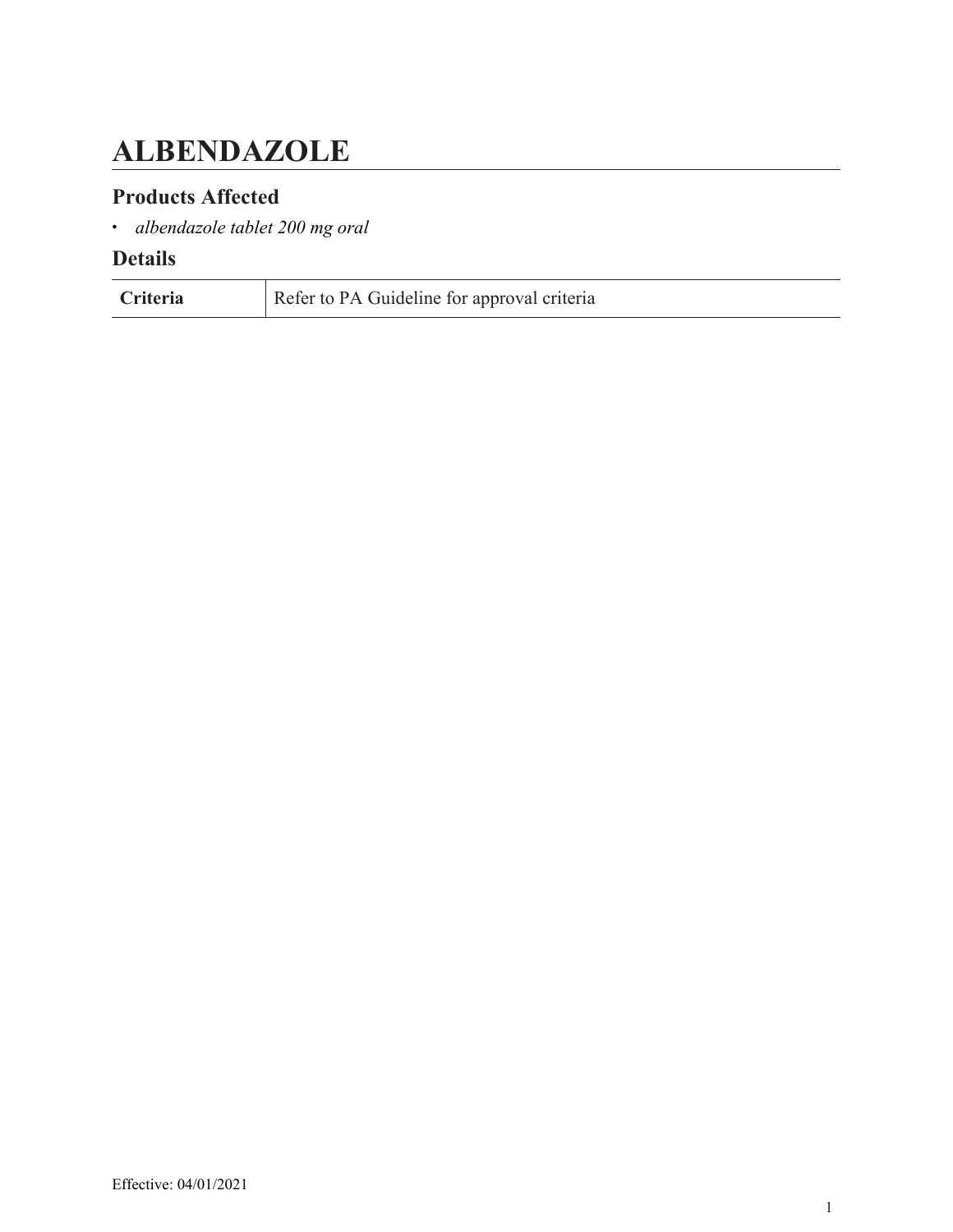# <span id="page-1-0"></span>**BIMATOPROST SOL 0.03%**

### **Products Affected**

• *bimatoprost solution 0.03 % ophthalmic*

| Criteria | Requires use of latanoprost sol 0.005% for at least 30 days in the previous |
|----------|-----------------------------------------------------------------------------|
|          | 130 days                                                                    |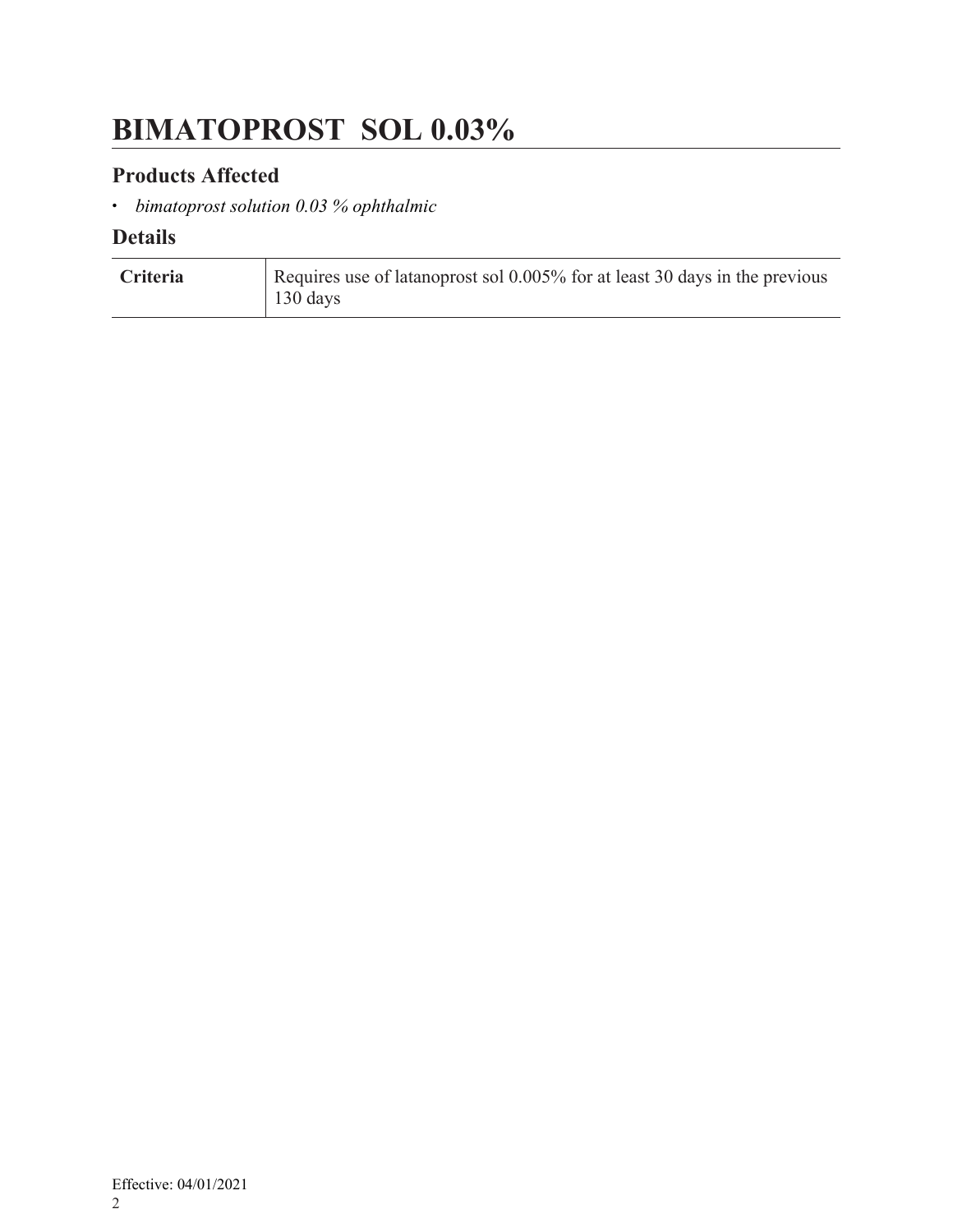# <span id="page-2-0"></span>**BRINZOLAMIDE OPHTH**

### **Products Affected**

• *brinzolamide suspension 1 % ophthalmic*

| Criteria | Requires use of dorzolamide for at least 30 days in the previous 130 days |
|----------|---------------------------------------------------------------------------|
|----------|---------------------------------------------------------------------------|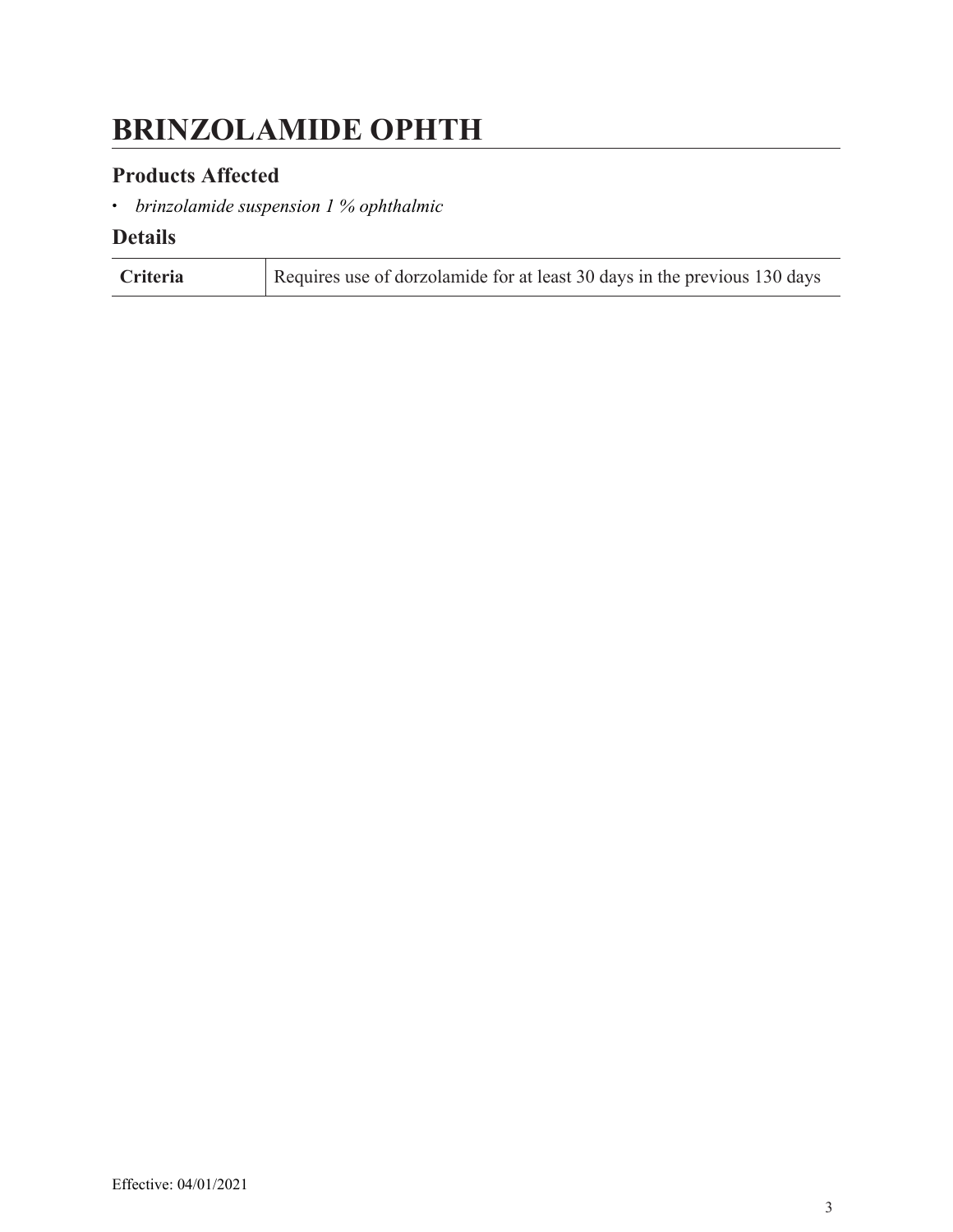# <span id="page-3-0"></span>**CANDESARTAN**

### **Products Affected**

- *candesartan cilexetil tablet 16 mg oral*
- *candesartan cilexetil tablet 32 mg oral*
- *candesartan cilexetil tablet 4 mg oral*
- *candesartan cilexetil tablet 8 mg oral*
- *candesartan cilexetil-hctz tablet 16-12.5 mg*

### **Details**

| <b>Criteria</b> | Requires use of two formulary angiotensin II receptor blockers (ARBs) |
|-----------------|-----------------------------------------------------------------------|
|                 | for 30 days within the previous 130 days.                             |

*oral*

*oral*

*oral*

• *candesartan cilexetil-hctz tablet 32-12.5 mg*

• *candesartan cilexetil-hctz tablet 32-25 mg*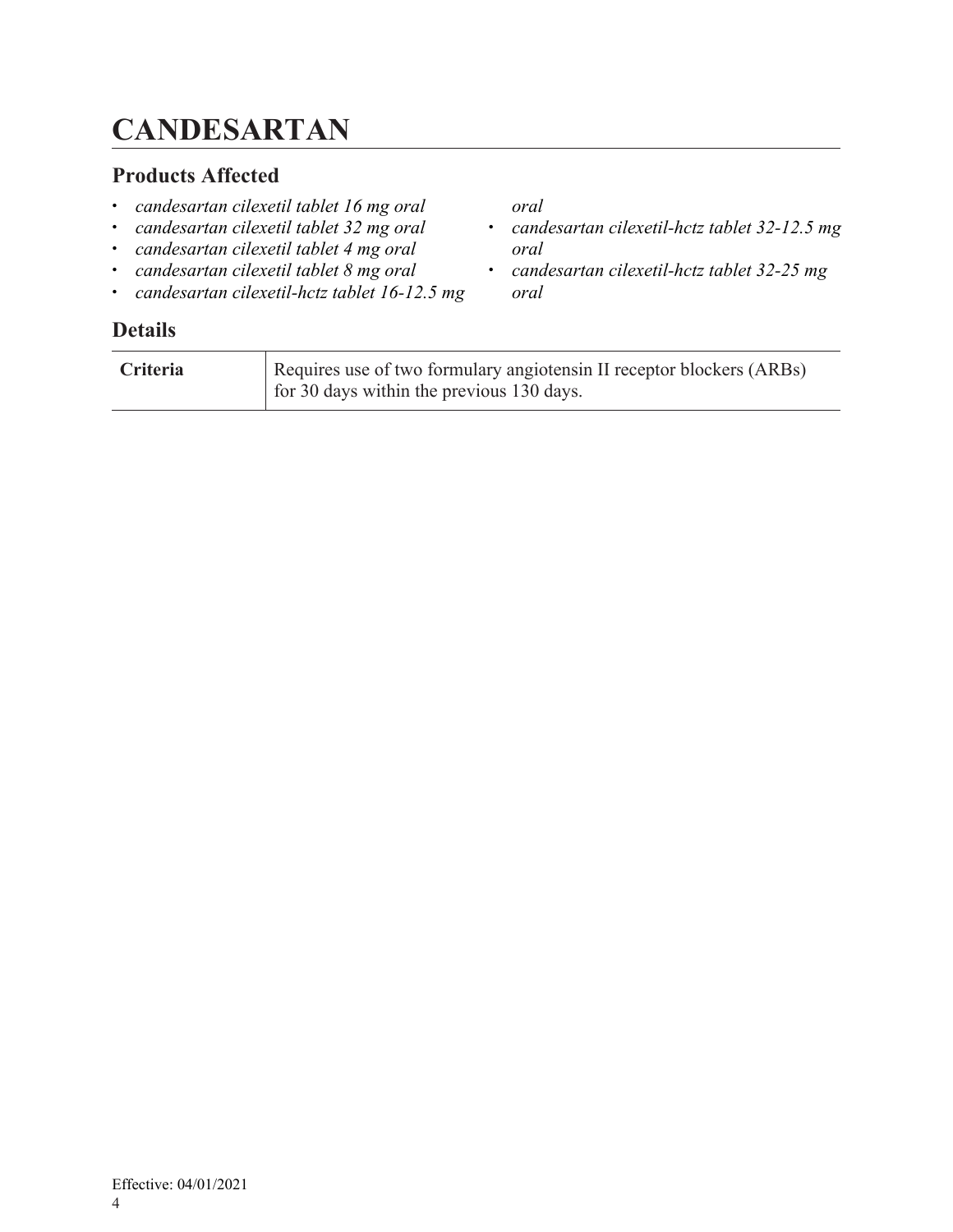# <span id="page-4-0"></span>**CELECOXIB**

### **Products Affected**

- *celecoxib capsule 100 mg oral*
- *celecoxib capsule 200 mg oral*
- **Details**
- **Criteria** Refer to PA Guideline for approval criteria

Effective: 04/01/2021

- *celecoxib capsule 400 mg oral*
- *celecoxib capsule 50 mg oral*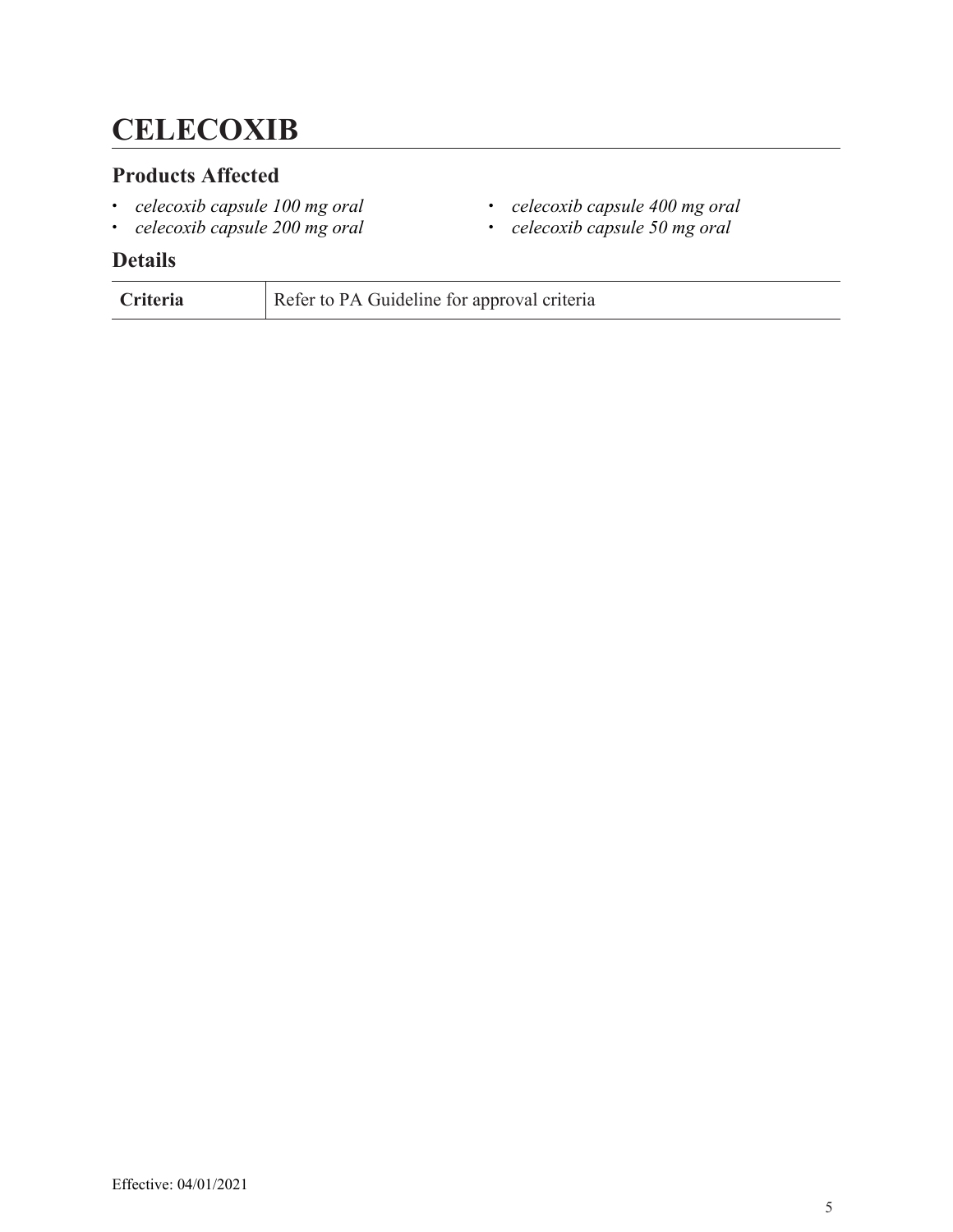### <span id="page-5-0"></span>**FEBUXOSTAT**

### **Products Affected**

• *febuxostat tablet 40 mg oral* • *febuxostat tablet 80 mg oral*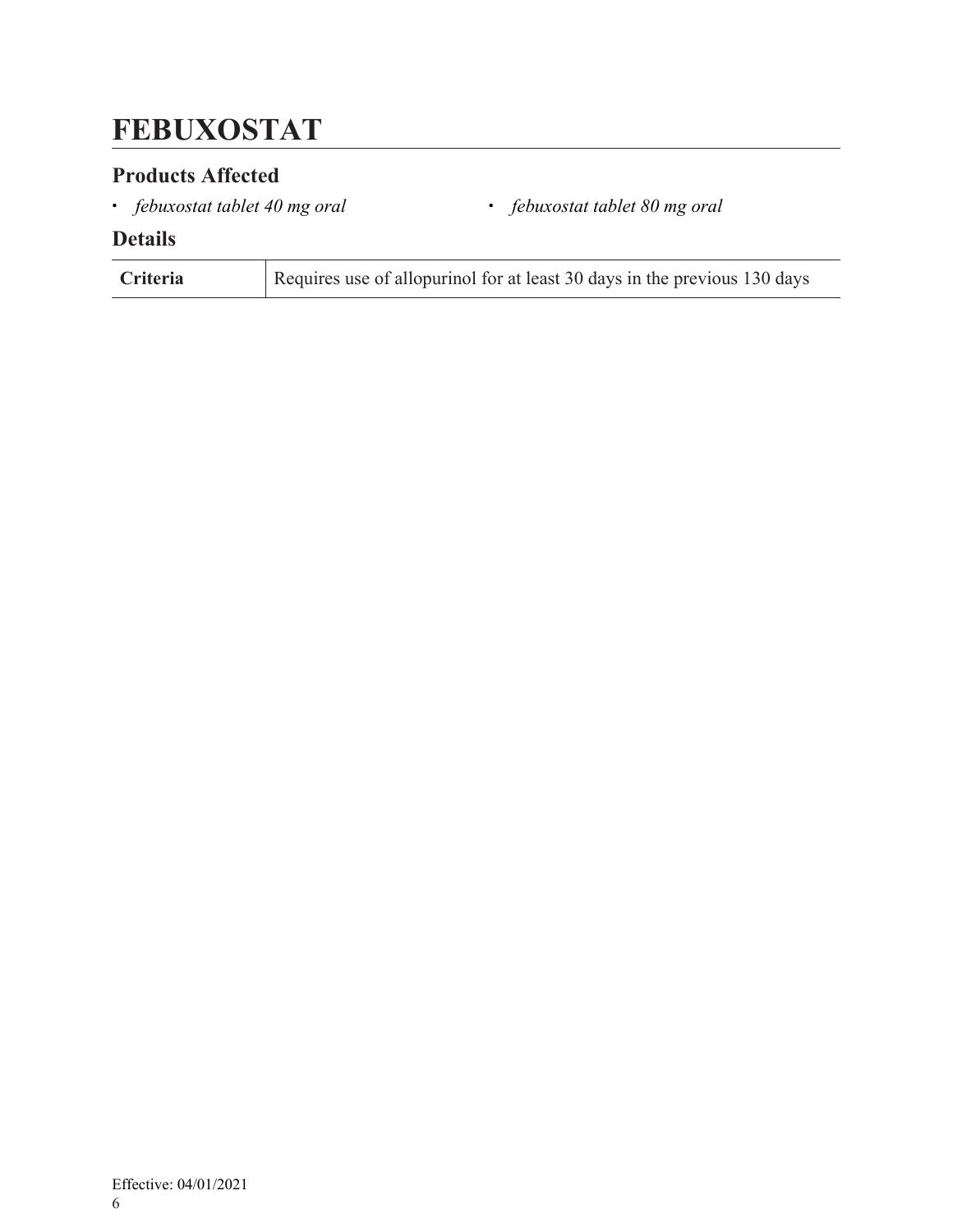# <span id="page-6-0"></span>**ICS Combination Inhalers**

#### **Products Affected**

- **ADVAIR HFA AEROSOL 115-21 MCG/ACT INHALATION**
- **ADVAIR HFA AEROSOL 230-21 MCG/ACT INHALATION**
- **ADVAIR HFA AEROSOL 45-21 MCG/ACT INHALATION**
- **DULERA AEROSOL 100-5 MCG/ACT INHALATION**
- **DULERA AEROSOL 200-5 MCG/ACT INHALATION**
- **DULERA AEROSOL 50-5 MCG/ACT INHALATION**
- **SYMBICORT AEROSOL 160-4.5 MCG/ACT INHALATION**
- **SYMBICORT AEROSOL 80-4.5 MCG/ACT INHALATION**

| <b>Criteria</b> | Requires use of a steroid inhaler for at least 30 days in the previous 130<br>days |
|-----------------|------------------------------------------------------------------------------------|
|-----------------|------------------------------------------------------------------------------------|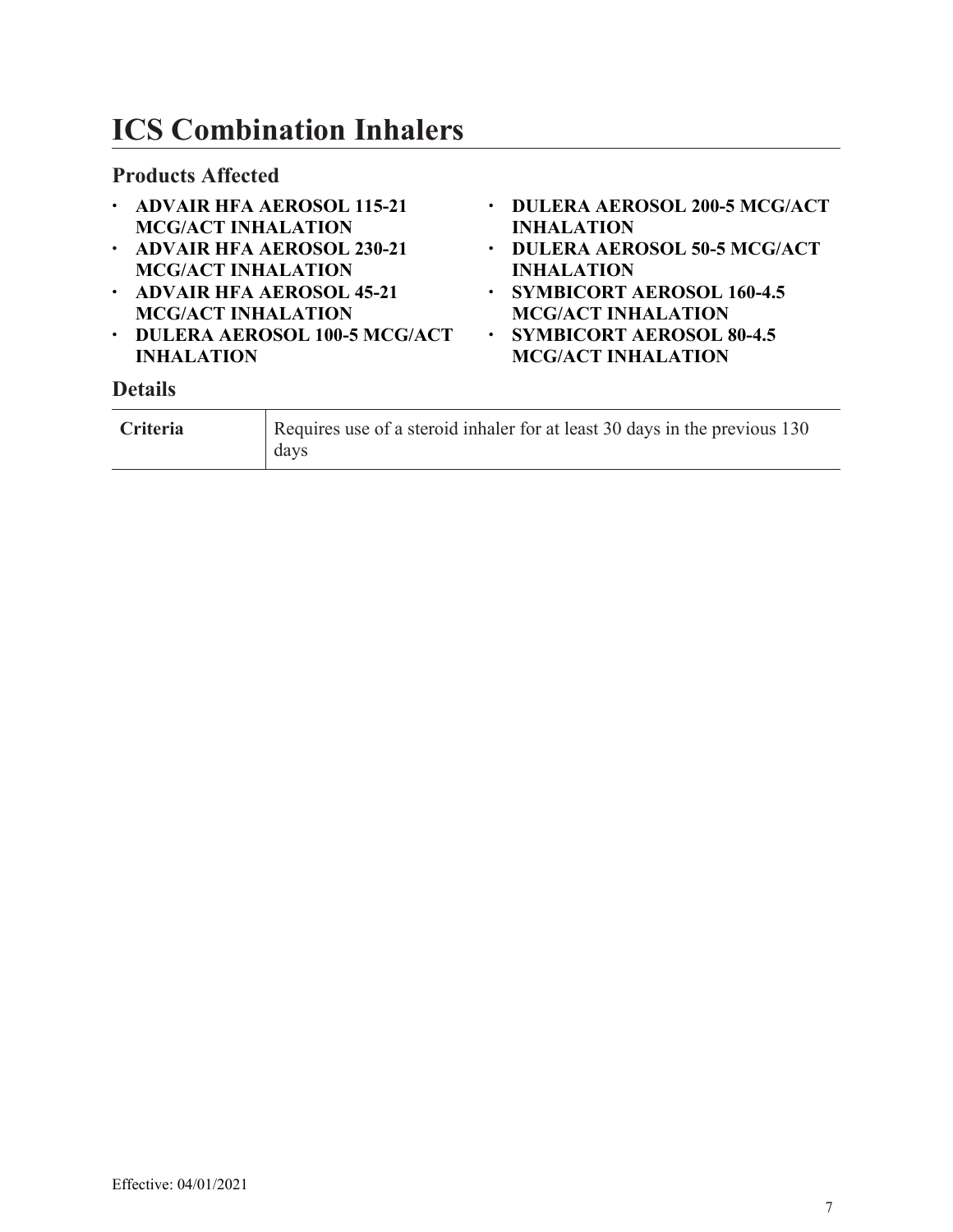# <span id="page-7-0"></span>**ISOTRETINOIN**

#### **Products Affected**

- *isotretinoin capsule 10 mg oral*
- *isotretinoin capsule 20 mg oral*
- *isotretinoin capsule 30 mg oral*
- *isotretinoin capsule 40 mg oral*
- **MYORISAN CAPSULE 10 MG ORAL**
- **MYORISAN CAPSULE 20 MG ORAL**

#### • **MYORISAN CAPSULE 30 MG ORAL**

- **MYORISAN CAPSULE 40 MG ORAL**
- **ZENATANE CAPSULE 10 MG ORAL**
- **ZENATANE CAPSULE 20 MG ORAL**
- **ZENATANE CAPSULE 30 MG ORAL**
- **ZENATANE CAPSULE 40 MG ORAL**

| <b>Criteria</b> | Requires use of oral minocycline or doxycycline for at least 30 days in the<br>previous 130 days. In addition, cannot have a claim for adapalene or<br>topical tretinoin in the past 30 days |
|-----------------|----------------------------------------------------------------------------------------------------------------------------------------------------------------------------------------------|
|-----------------|----------------------------------------------------------------------------------------------------------------------------------------------------------------------------------------------|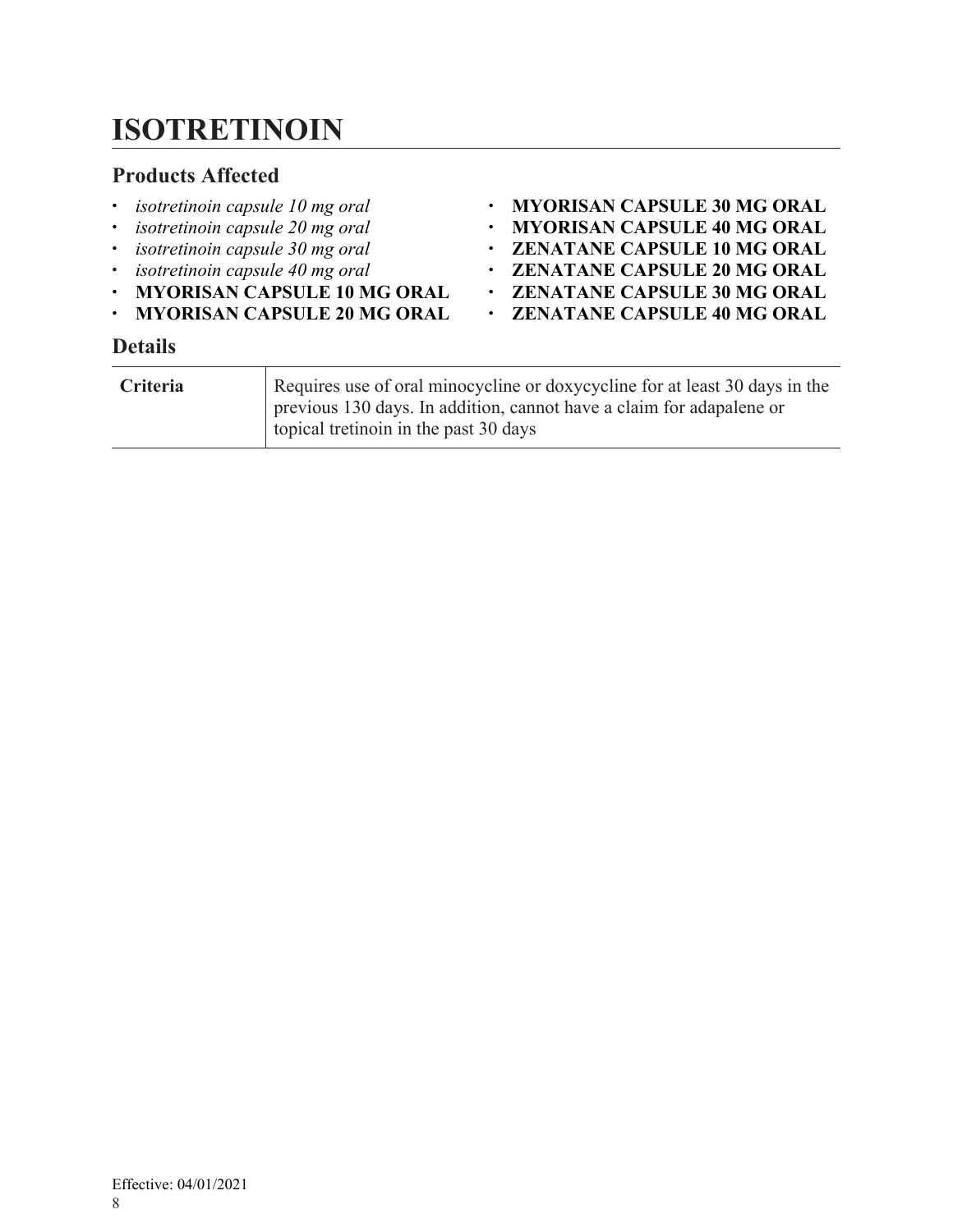### <span id="page-8-0"></span>**Products Affected**

- *malathion lotion 0.5 % external*
- **SKLICE LOTION 0.5 % EXTERNAL**

### **Details**

| Criteria | Requires use of permethrin or pyrethrin in the previous 30 days |
|----------|-----------------------------------------------------------------|
|----------|-----------------------------------------------------------------|

• *spinosad suspension 0.9 % external*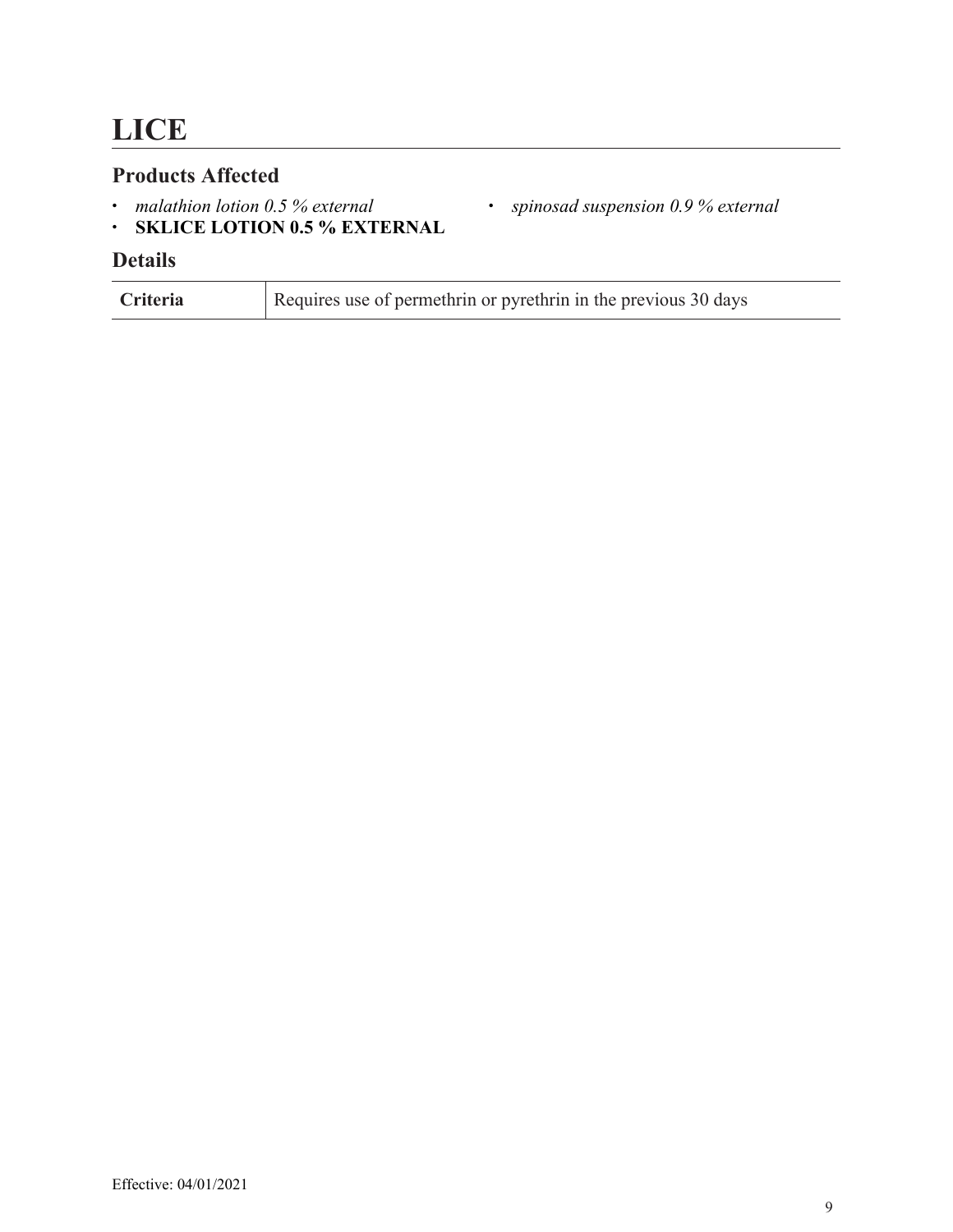### <span id="page-9-0"></span>**LINACLOTIDE**

#### **Products Affected**

• **LINZESS CAPSULE 145 MCG ORAL**

### • **LINZESS CAPSULE 72 MCG ORAL**

• **LINZESS CAPSULE 290 MCG ORAL**

| Criteria | Requires use of an Osmotic Laxative (lactulose, polyethylene glycol,<br>sorbitol) AND a Bulk Forming or Stimulant Laxative (bisacodyl, senna,<br>$\frac{1}{2}$ psyllium, fiber) within the previous 130 days |
|----------|--------------------------------------------------------------------------------------------------------------------------------------------------------------------------------------------------------------|
|          |                                                                                                                                                                                                              |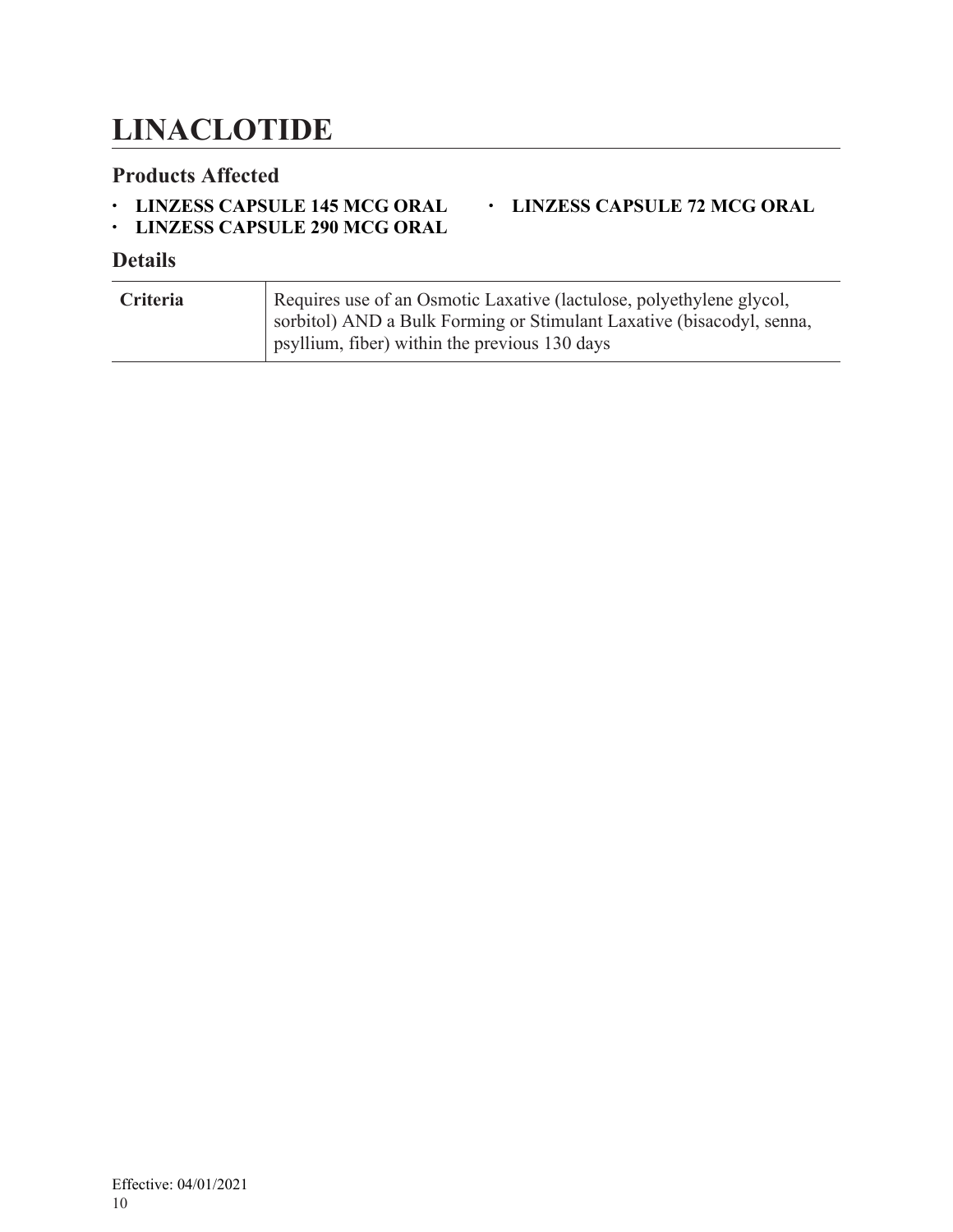### <span id="page-10-0"></span>**MILNACIPRAN**

#### **Products Affected**

- **SAVELLA TABLET 100 MG ORAL**
- **SAVELLA TABLET 12.5 MG ORAL**
- **SAVELLA TABLET 25 MG ORAL**

#### **Details**

| <b>Criteria</b> | Requires use of duloxetine for at least 60 days in the previous 130 days |
|-----------------|--------------------------------------------------------------------------|
|-----------------|--------------------------------------------------------------------------|

#### • **SAVELLA TABLET 50 MG ORAL**

• **SAVELLA TITRATION PACK 12.5 & 25 & 50 MG ORAL**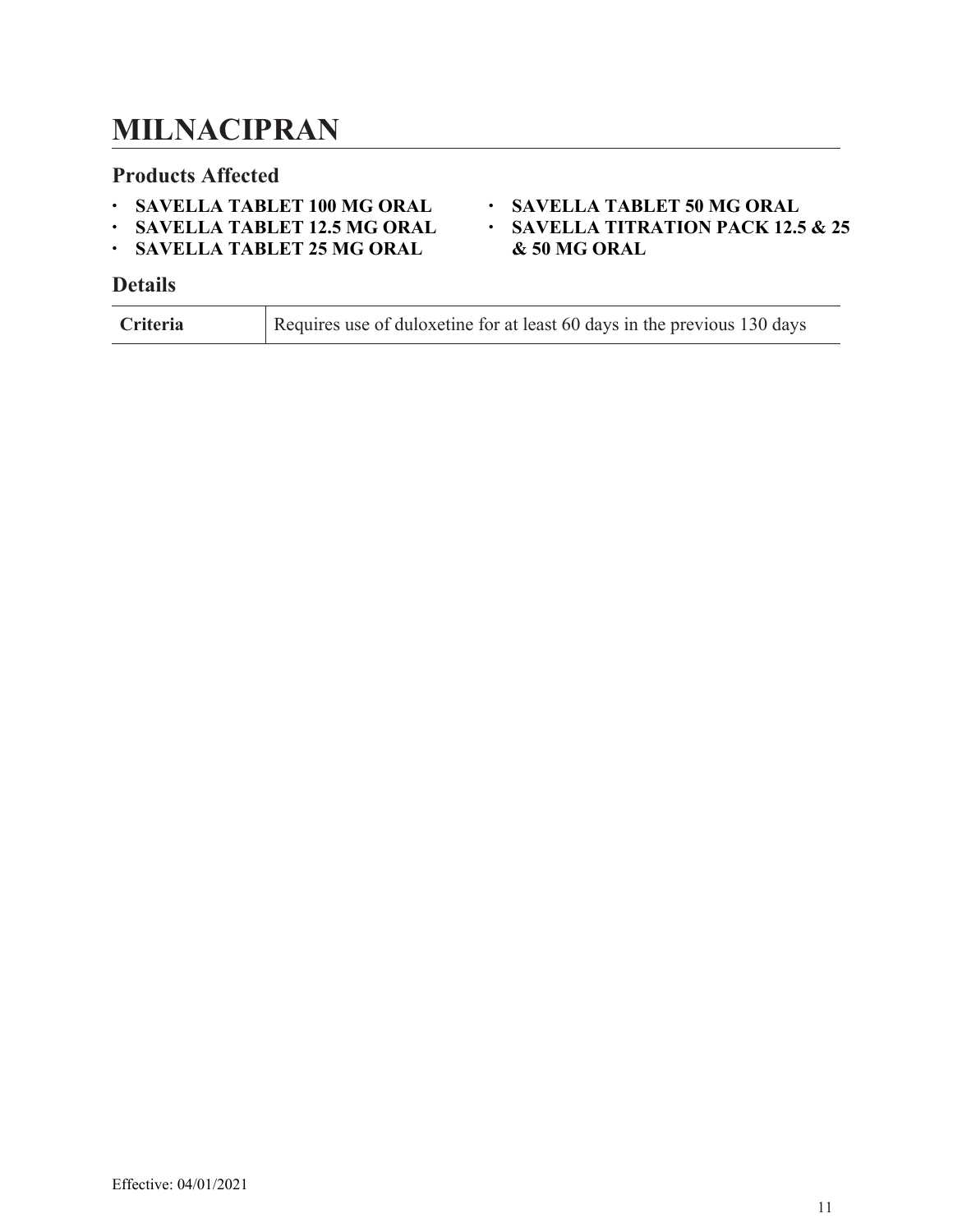# <span id="page-11-0"></span>**MOMETASONE NASAL**

### **Products Affected**

• *mometasone furoate suspension 50 mcg/act nasal*

| <b>Criteria</b> | Requires use of any 2 of the following: fluticasone, triamcinolone, or |
|-----------------|------------------------------------------------------------------------|
|                 | budesonide for at least 30 days in the previous 130 days               |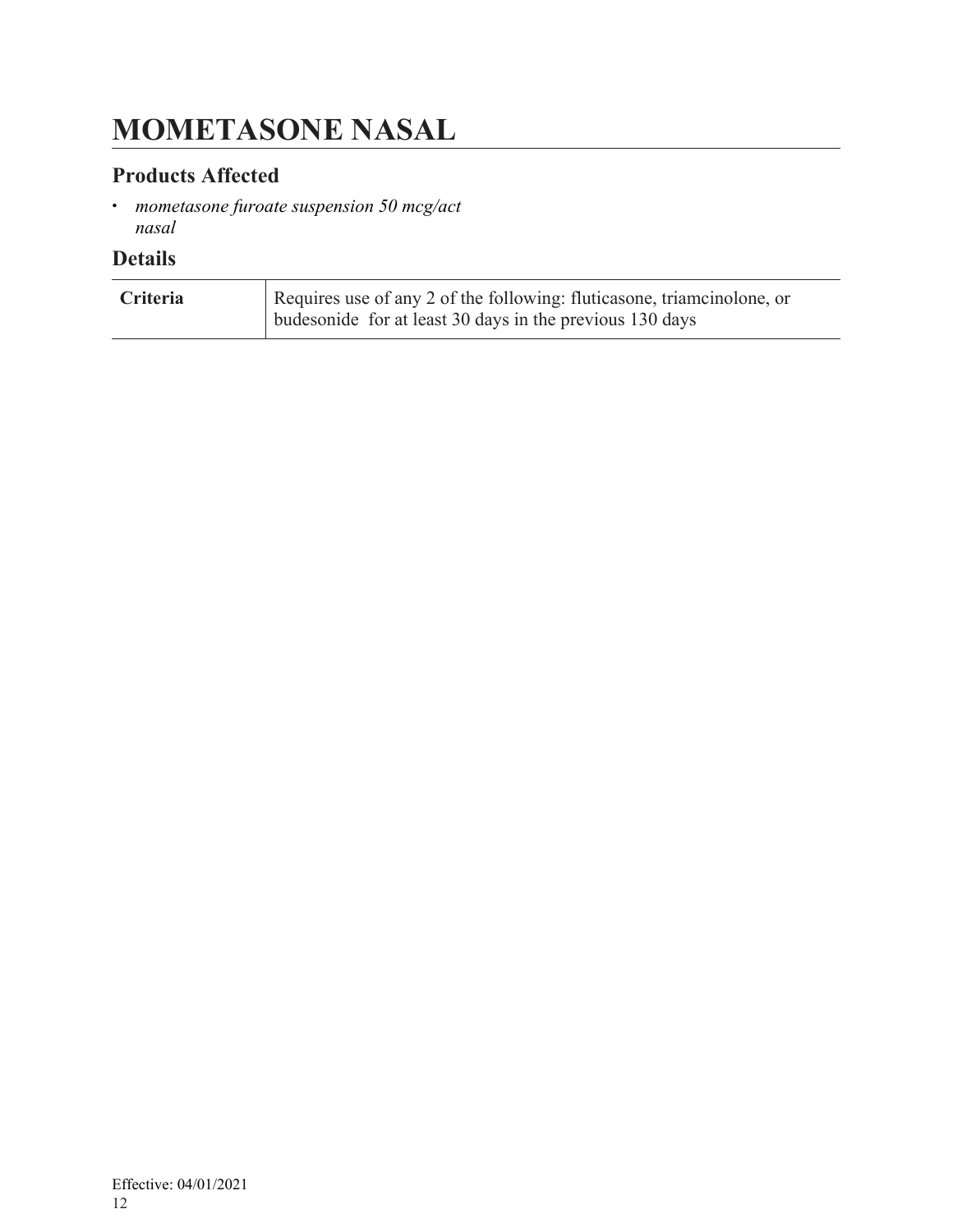# <span id="page-12-0"></span>**OMEGA-3-ACID**

### **Products Affected**

• *omega-3-acid ethyl esters capsule 1 gm oral*

| Criteria | Requires use of OTC FISH OIL for at least 60 days in the previous 130<br>days |
|----------|-------------------------------------------------------------------------------|
|          |                                                                               |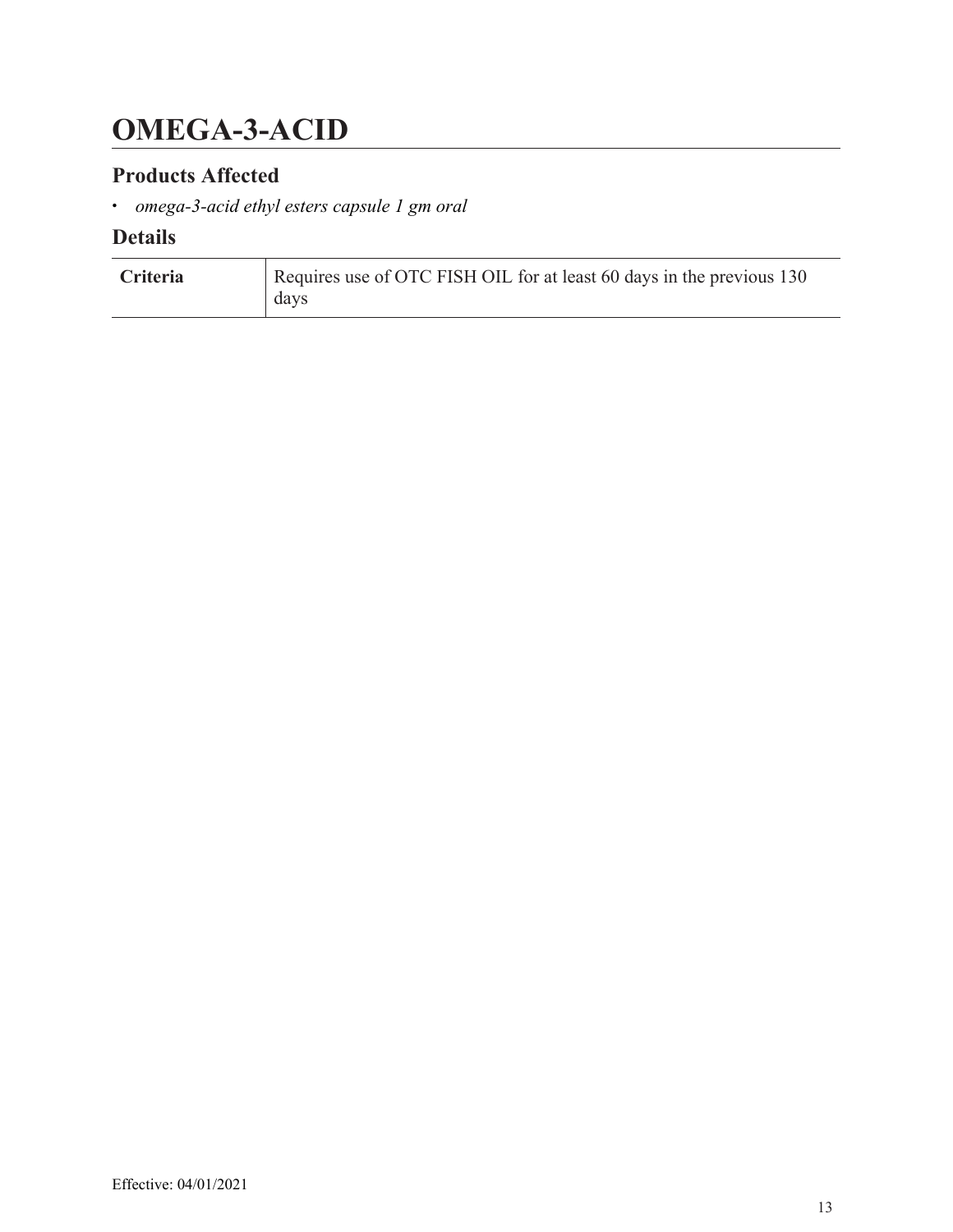# <span id="page-13-0"></span>**OPHTHALMIC ANTIHISTAMINES**

### **Products Affected**

• *azelastine hcl solution 0.05 % ophthalmic* • *olopatadine hcl solution 0.1 % ophthalmic*

| <b>Criteria</b> | Requires use of ketotifen for at least 15 days in the previous 90 days |
|-----------------|------------------------------------------------------------------------|
|-----------------|------------------------------------------------------------------------|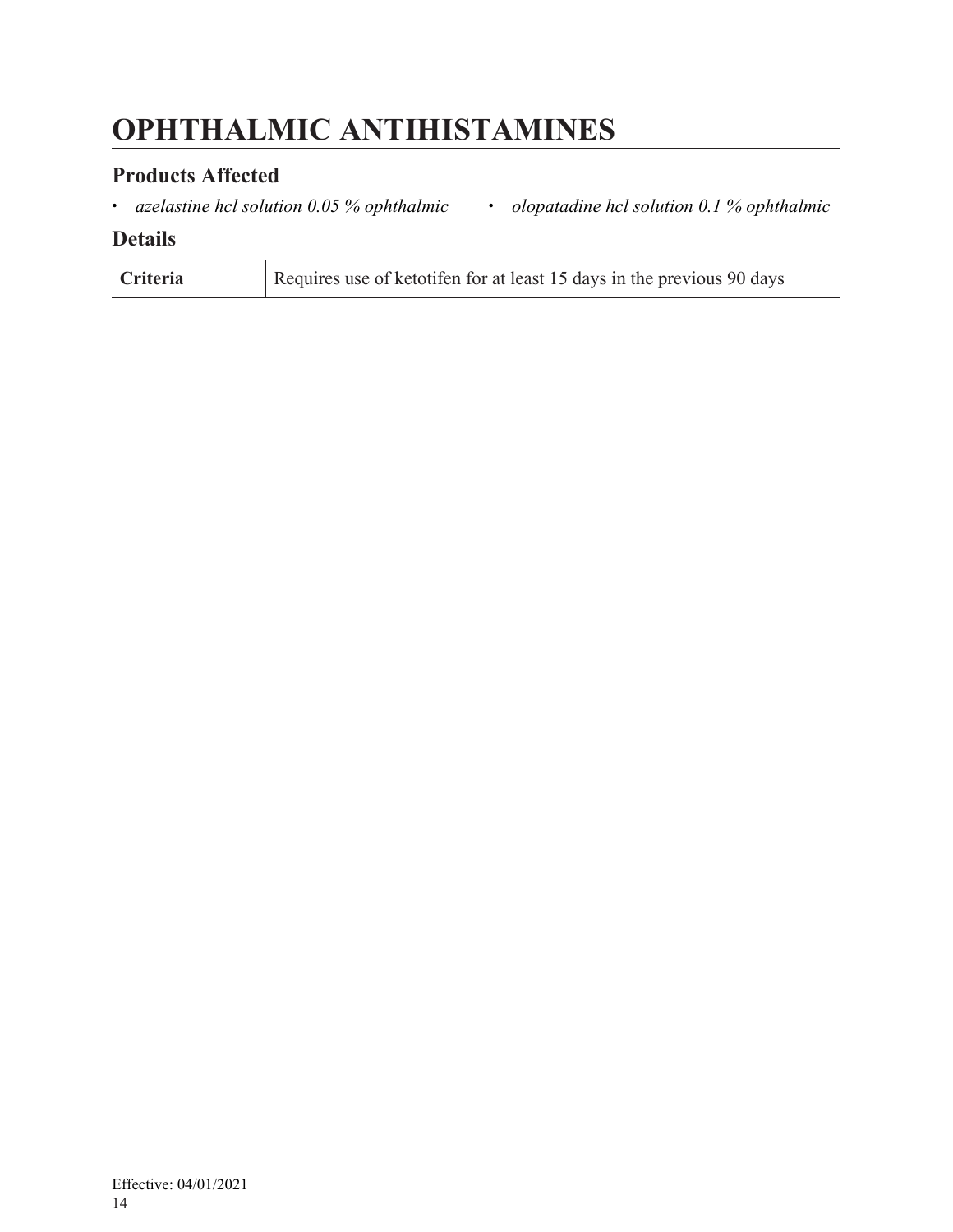# <span id="page-14-0"></span>**PARICALCITOL**

### **Products Affected**

- *paricalcitol capsule 1 mcg oral*
- *paricalcitol capsule 4 mcg oral*
- *paricalcitol capsule 2 mcg oral*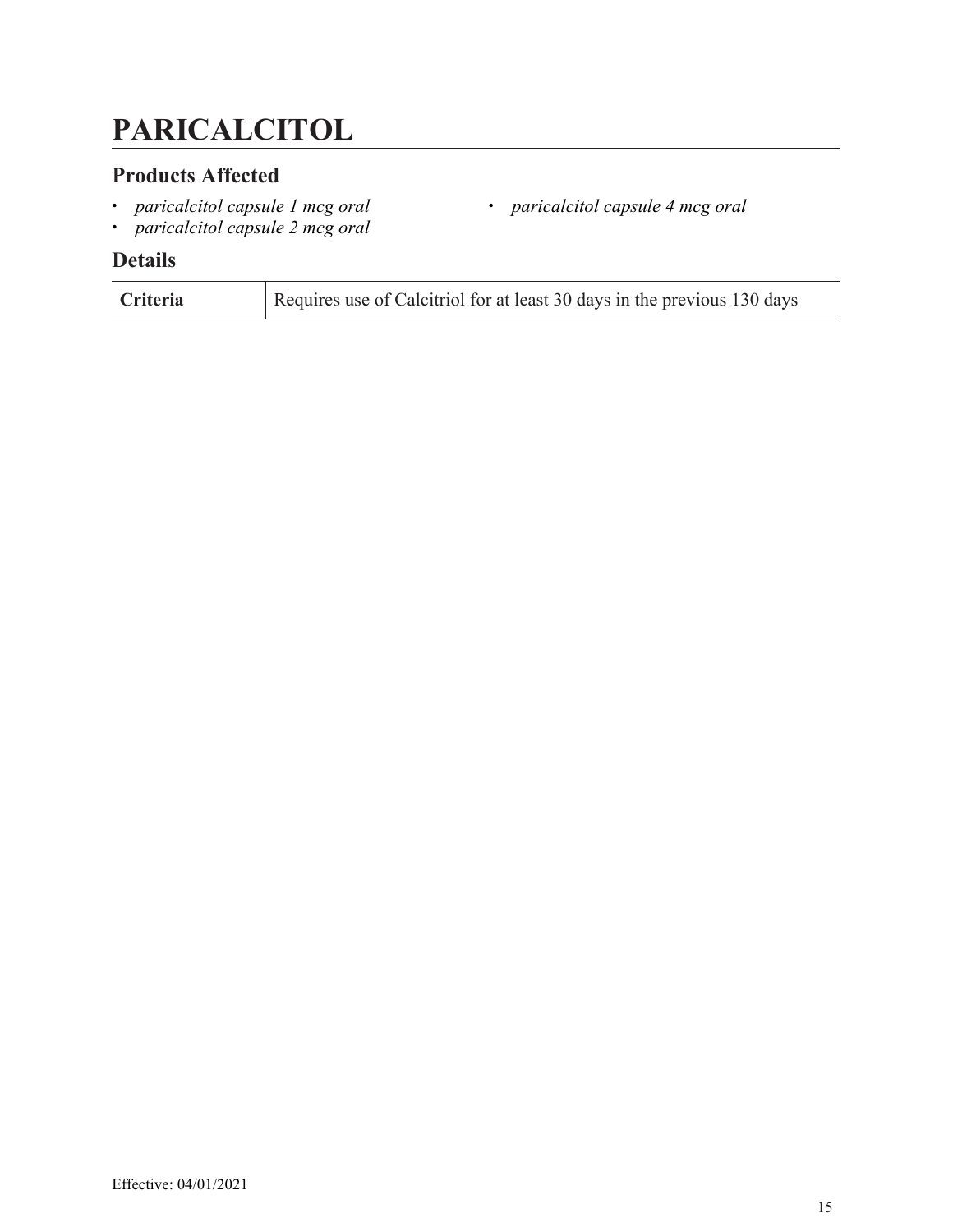## <span id="page-15-0"></span>**RAMELTEON**

### **Products Affected**

### • **ROZEREM TABLET 8 MG ORAL**

| <b>Criteria</b> | Requires use of any two of the following Eszopiclone, Zolpidem or |
|-----------------|-------------------------------------------------------------------|
|                 | Temazepam for at least 15 days in the previous 130 days           |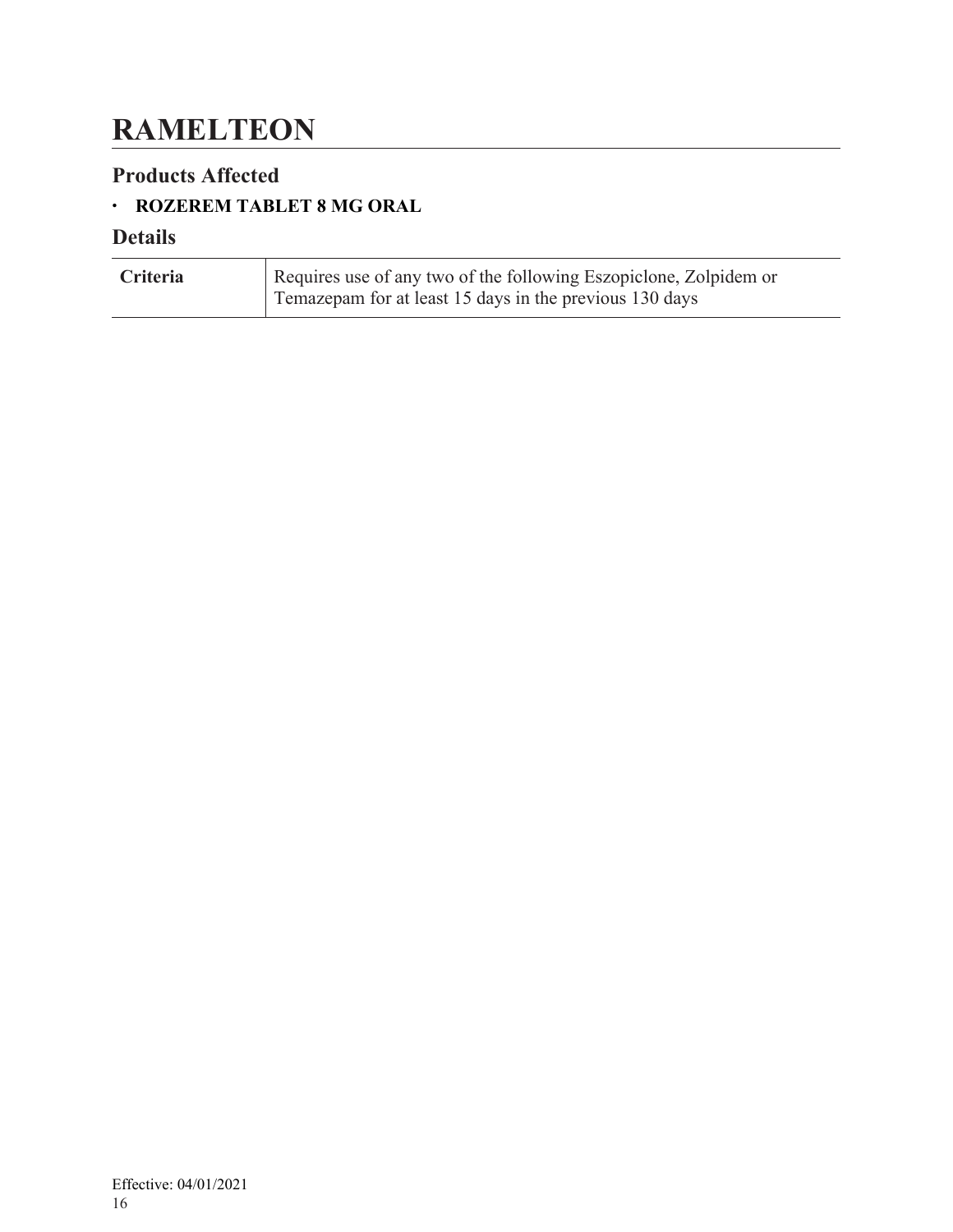# <span id="page-16-0"></span>**ROSIGLITAZONE**

### **Products Affected**

#### • **AVANDIA TABLET 2 MG ORAL** • **AVANDIA TABLET 4 MG ORAL**

| <b>Criteria</b> | Requires use of Metformin and Pioglitazone for at least 60 days in the |
|-----------------|------------------------------------------------------------------------|
|                 | $\vert$ previous 130 days                                              |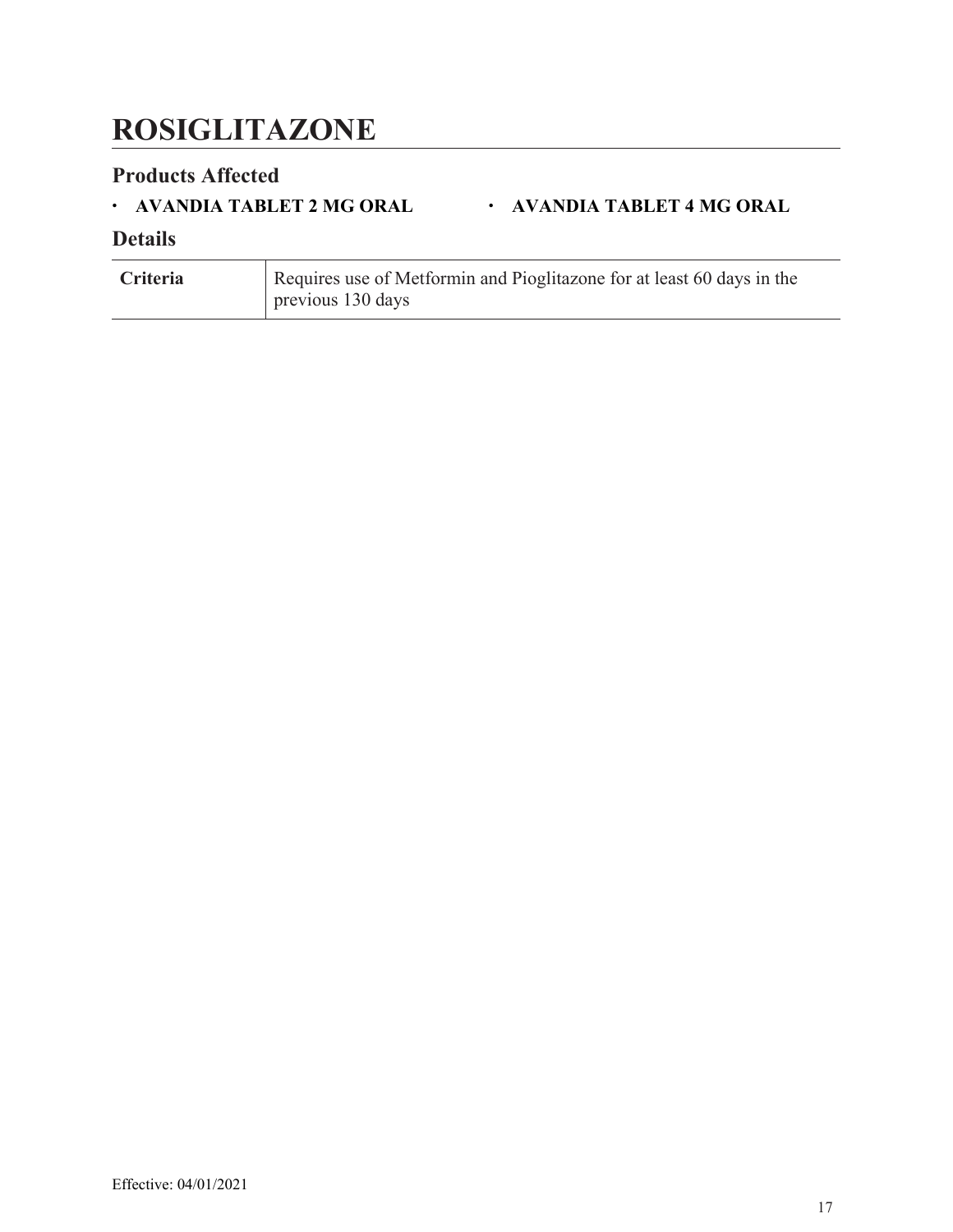# <span id="page-17-0"></span>**TOPICAL CALCINEURIN INHIBITORS**

### **Products Affected**

• *tacrolimus ointment 0.03 % external* • *tacrolimus ointment 0.1 % external*

| <b>Criteria</b> | Requires Requires use of of 2 topical steroids for at least 14 days in the |
|-----------------|----------------------------------------------------------------------------|
|                 | $\vert$ previous 130 days                                                  |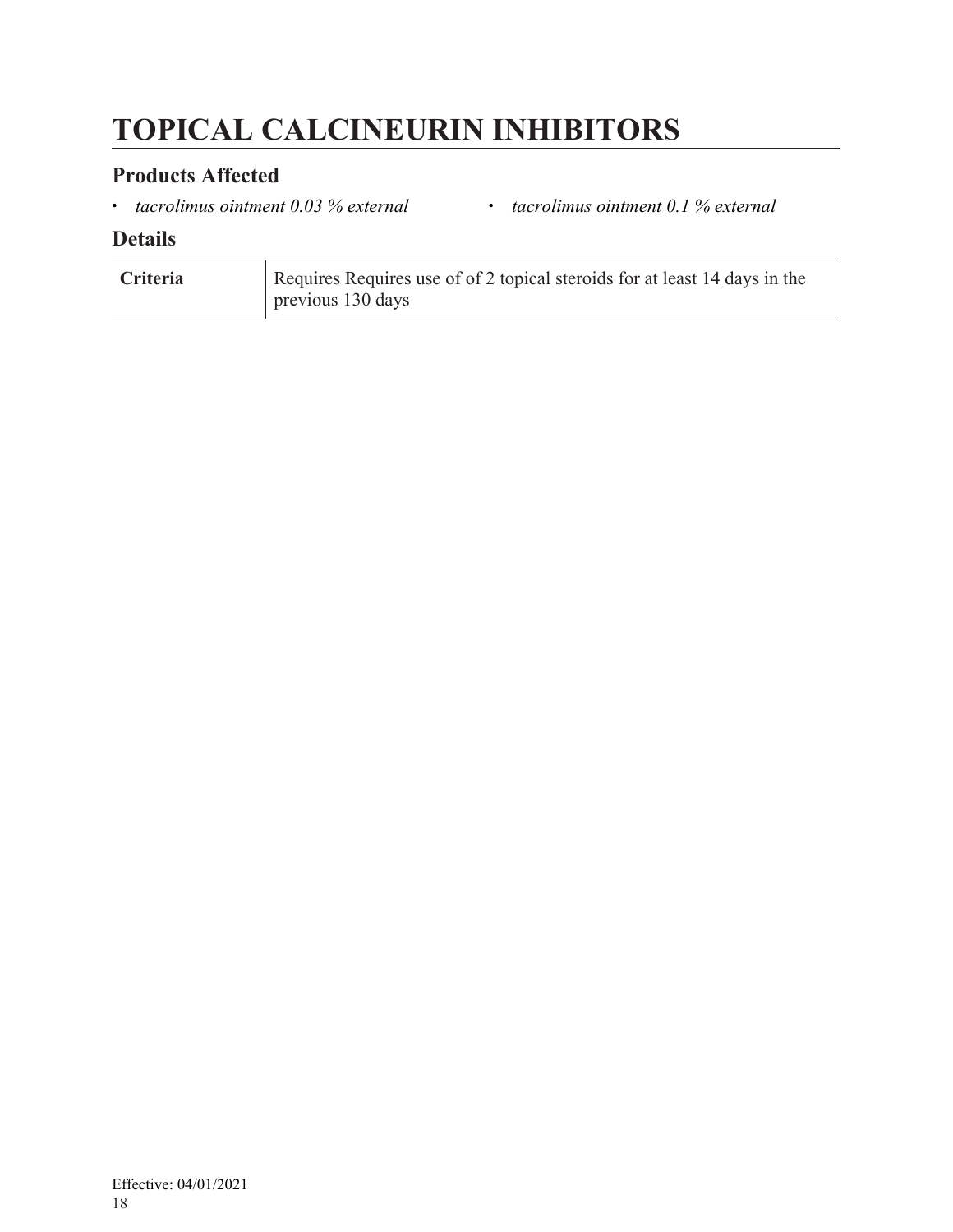# <span id="page-18-0"></span>**ZOMIG**

### **Products Affected**

### • **ZOMIG SOLUTION 2.5 MG NASAL** • **ZOMIG SOLUTION 5 MG NASAL**

| Criteria | Requires use of Imitrex Nasal Spray for at least 30 days in the previous |
|----------|--------------------------------------------------------------------------|
|          | 130 days.                                                                |